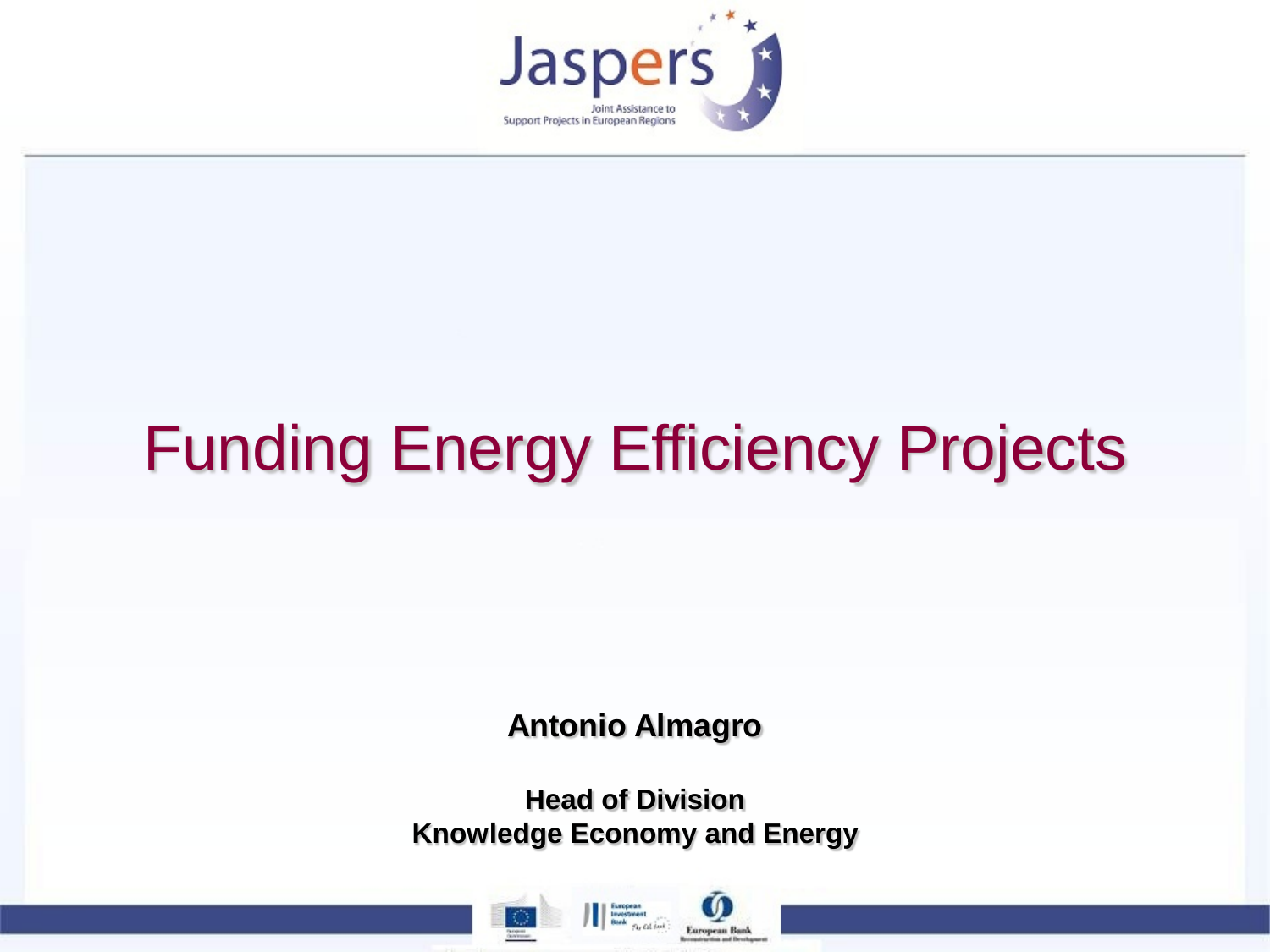# Funding Mechanisms





More details: see Section 4 ("Step 4 - Choose financing mechanisms"), Appendix A ("Main financing mechanisms") and Appendix B ("Main funding programmes for SE at EU level")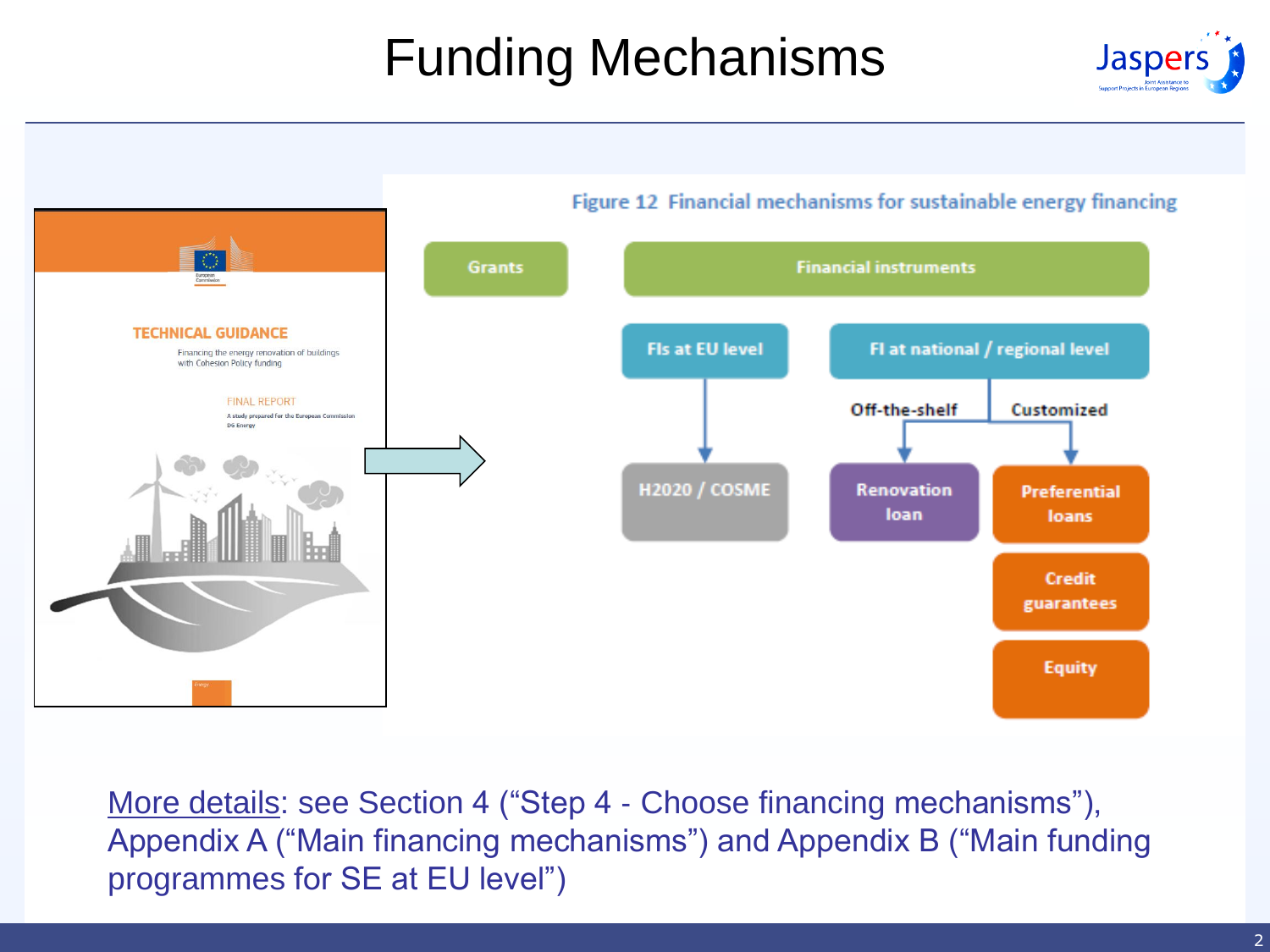# How to Select the Right Funding Mechanism Jaspers

- 1) Have a clear understanding of the available funding mechanisms (grants / loans / guarantee schemes and their possible combinations)
- 2) Consider pros and cons of each one of them
- 3) Consider viability of each of them in your particular case based on:
	- Expected financial return of the projects
	- Creditworthiness of the final beneficiaries
	- Institutional feasibility (legal constraints and capacity of all actors involved)
- 4) …and probably settle for a combination of instruments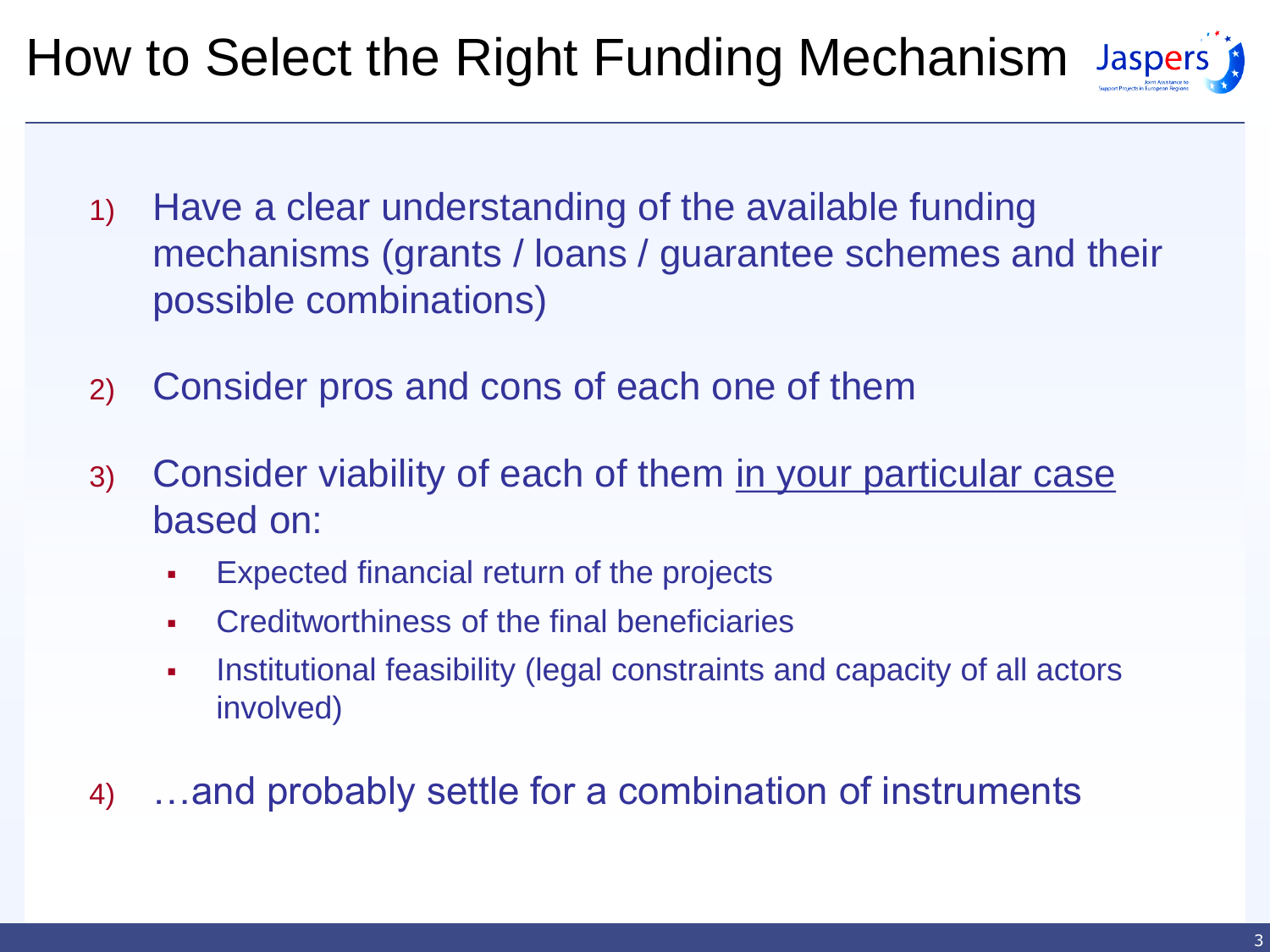# How to Select the Right Funding Mechanism Jaspers

- 1) Have a clear understanding of the available funding mechanisms (grants / loans / guarantee schemes and their possible combinations)
- 2) Consider pros and cons of each one of them
- 3) Consider viability of each of them in your particular case based on:
	- **Expected financial return of the projects**
	- **Creditworthiness of the final beneficialies**
	- Institutional feasibility (legal  $\alpha$  straints and capacity of all actors involved)
- 4) …and probably settle for a combination of instruments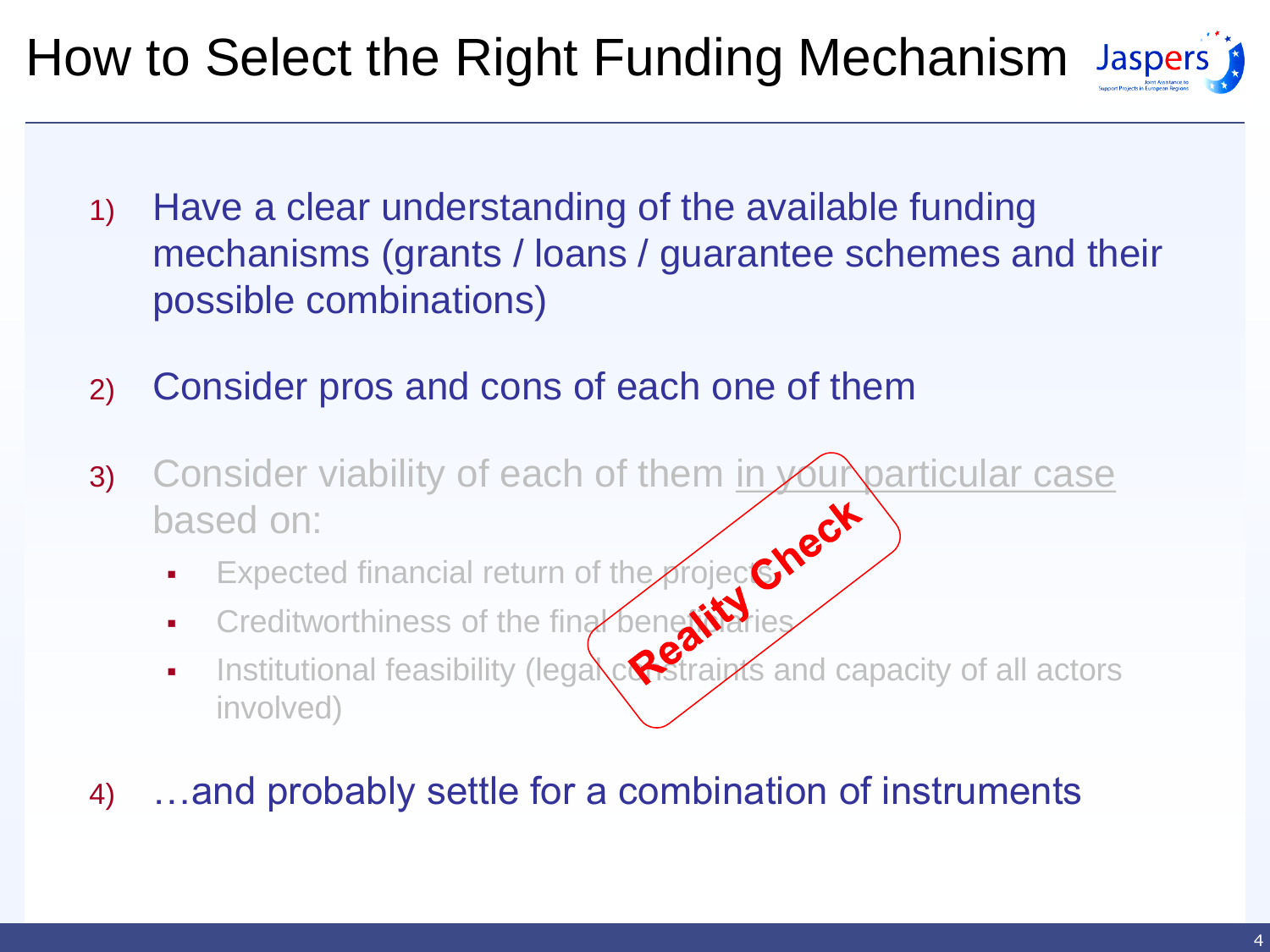#### Sample Multi-compartment Scheme (I)



| <b>Compartment</b>                              | <b>Target</b><br><b>Beneficiaries</b>                            | <b>Use of EU funds</b>                                                  | Counterpart<br>funds                       |
|-------------------------------------------------|------------------------------------------------------------------|-------------------------------------------------------------------------|--------------------------------------------|
| <b>Residential Buildings</b><br>(low-income)    | <b>Apartment owners</b><br>without capacity to<br>take loans     | Grants to regional or<br>local governments                              | Regional or local<br>governments           |
|                                                 |                                                                  |                                                                         |                                            |
| <b>Residential Buildings</b><br>(middle-income) | <b>Apartment owners</b><br>with capacity to take<br>(soft) loans | Liquidity to financial<br>intermediaries, with<br>first-loss protection | Financial<br><i>intermediaries</i>         |
|                                                 |                                                                  |                                                                         |                                            |
| <b>Public Buildings</b>                         | Public buildings'<br>owners                                      | Grants to national,<br>regional or local<br>governments                 | National, regional or<br>local governments |
|                                                 |                                                                  |                                                                         |                                            |
| <b>Guarantee Scheme</b>                         | <b>Funds financing</b><br><b>ESCOs</b>                           | First-loss protection                                                   | Financial<br>intermediaries                |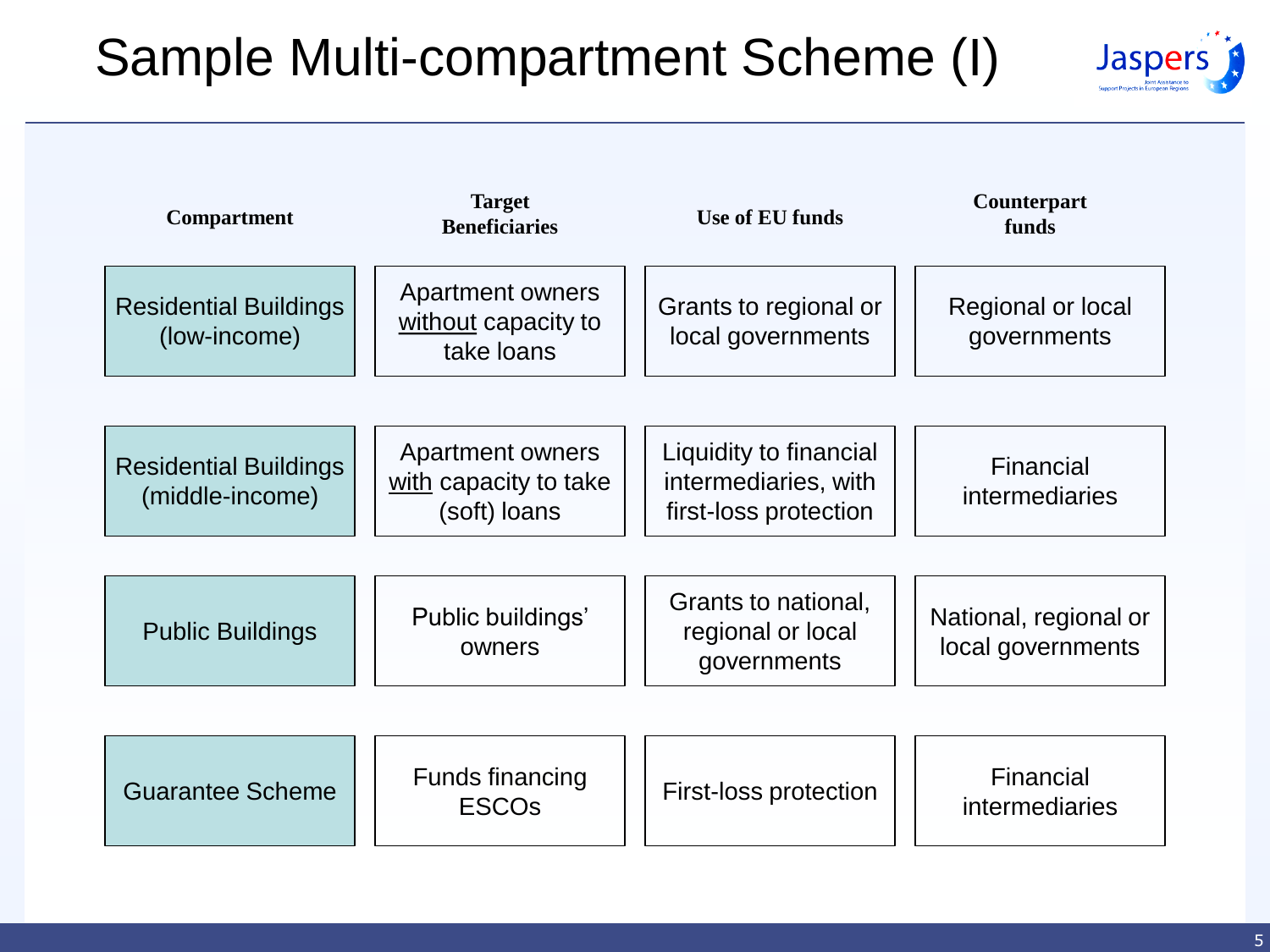#### Sample Multi-compartment Schemes (II)



- Not "one or another" but a combination of instruments using different compartments
- Conditions to be agreed at the level of the OP and refined in the specific regulations of the scheme during the implementation
- Conditions can be modified during implementation if necessary (like increase or reduction of EU contribution depending on demand)
- Flexibility to shift funds from one compartment to another during implementation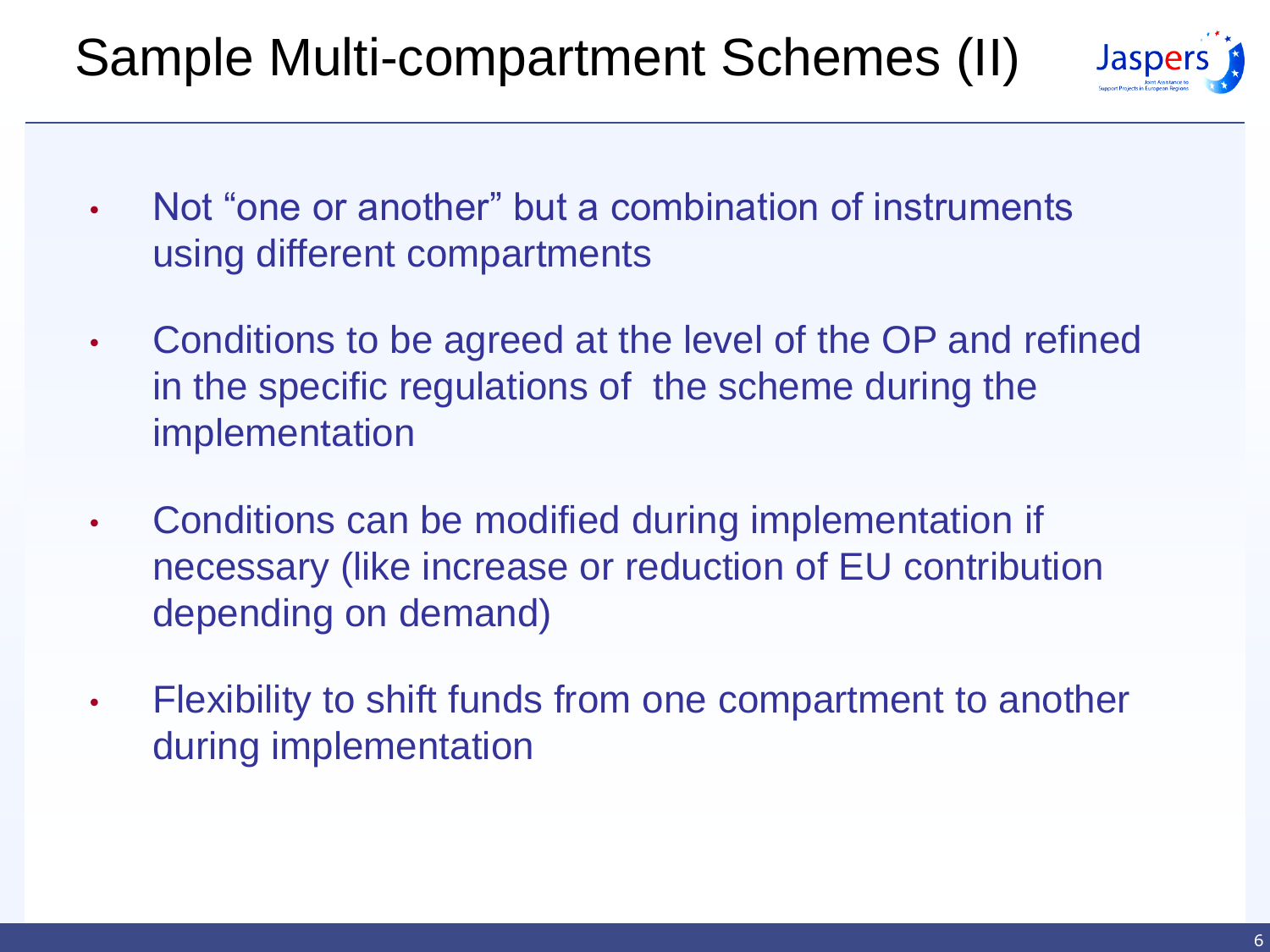#### Final considerations



- Financial instruments add a lot of possibilities on top of traditional schemes
- The viability of proposed financial instruments must be carefully assessed in terms of capacity to absorb funds
- The market is big enough to have different instruments in parallel depending on target beneficiaries
- A multi-compartment scheme may result in added flexibility during implementation
- Co-financing of the schemes (with financial intermediaries and/or IFIs) should be tested ex-ante